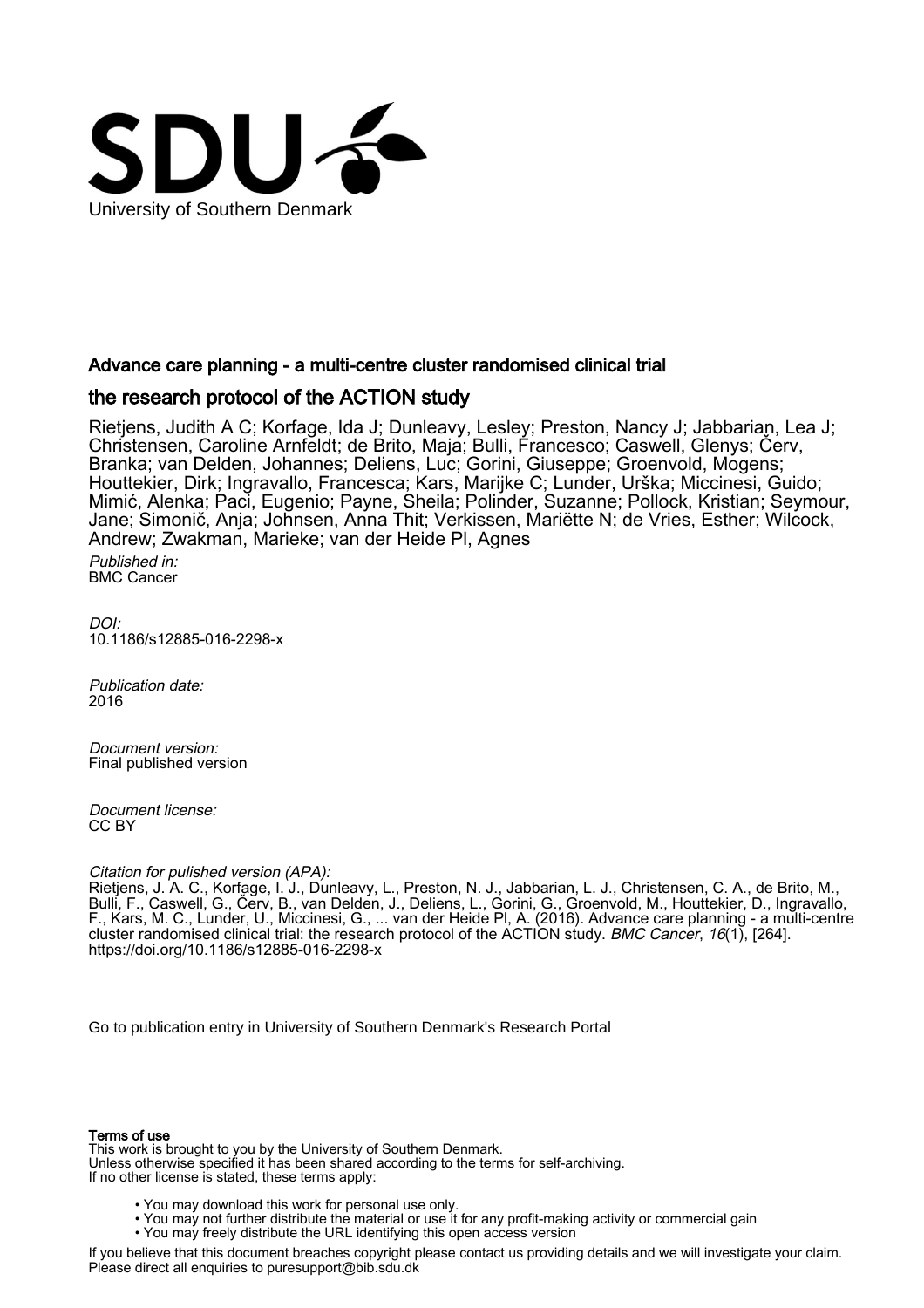# **STUDY PROTOCOL CONSUMING THE RESERVE ACCESS**



# Advance care planning – a multi-centre cluster randomised clinical trial: the research protocol of the ACTION study

Judith A. C. Rietjens<sup>1\*†</sup>, Ida J. Korfage<sup>1†</sup>, Lesley Dunleavy<sup>2</sup>, Nancy J. Preston<sup>2</sup>, Lea J. Jabbarian<sup>1</sup> , Caroline Arnfeldt Christensen<sup>3</sup>, Maja de Brito<sup>8</sup>, Francesco Bulli<sup>6</sup>, Glenys Caswell<sup>7</sup>, Branka Červ<sup>8</sup> , Johannes van Delden<sup>9</sup>, Luc Deliens<sup>10,12</sup>, Giuseppe Gorini<sup>6</sup>, Mogens Groenvold<sup>3,4</sup>, Dirk Houttekier<sup>10</sup>, Francesca Ingravallo<sup>11</sup>, Marijke C. Kars<sup>9</sup>, Urška Lunder<sup>8</sup>, Guido Miccinesi<sup>6</sup>, Alenka Mimić<sup>8</sup>, Eugenio Paci<sup>6</sup> , Sheila Payne<sup>2</sup>, Suzanne Polinder<sup>1</sup>, Kristian Pollock<sup>7</sup>, Jane Seymour<sup>7</sup>, Anja Simonič<sup>8</sup>, Anna Thit Johnsen<sup>4,5</sup>, Mariëtte N. Verkissen<sup>10</sup>, Esther de Vries<sup>1</sup>, Andrew Wilcock<sup>13</sup>, Marieke Zwakman<sup>9</sup> and Agnes van der Heide (PI)<sup>1</sup>

## Abstract

Background: Awareness of preferences regarding medical care should be a central component of the care of patients with advanced cancer. Open communication can facilitate this but can occur in an ad hoc or variable manner. Advance care planning (ACP) is a formalized process of communication between patients, relatives and professional caregivers about patients' values and care preferences. It raises awareness of the need to anticipate possible future deterioration of health. ACP has the potential to improve current and future healthcare decisionmaking, provide patients with a sense of control, and improve their quality of life.

Methods/Design: We will study the effects of the ACP program Respecting Choices on the quality of life of patients with advanced lung or colorectal cancer. In a phase III multicenter cluster randomised controlled trial, 22 hospitals in 6 countries will be randomised. In the intervention sites, patients will be offered interviews with a trained facilitator. In the control sites, patients will receive care as usual. In total, 1360 patients will be included. All participating patients will be asked to complete questionnaires at inclusion, and again after 2.5 and 4.5 months. If a patient dies within a year after inclusion, a relative will be asked to complete a questionnaire on end-of-life care. Use of medical care will be assessed by checking medical files. The primary endpoint is patients' quality of life at 2.5 months post-inclusion. Secondary endpoints are the extent to which care as received is aligned with patients' preferences, patients' evaluation of decision-making processes, quality of end-of-life care and cost-effectiveness of the intervention. A complementary qualitative study will be carried out to explore the lived experience of engagement with the Respecting Choices program from the perspectives of patients, their Personal Representatives, healthcare providers and facilitators.

**Discussion:** Transferring the concept of ACP from care of the elderly to patients with advanced cancer, who on average are younger and retain their mental capacity for a larger part of their disease trajectory, is an important next step in an era of increased focus on patient centered healthcare and shared decision-making. (Continued on next page)

\* Correspondence: [j.rietjens@erasmusmc.nl](mailto:j.rietjens@erasmusmc.nl)

† Equal contributors

<sup>1</sup> Department of Public Health, Erasmus University Medical Center, Rotterdam, The Netherlands

Full list of author information is available at the end of the article



© 2016 Rietiens et al. Open Access This article is distributed under the terms of the Creative Commons Attribution 4.0 International License [\(http://creativecommons.org/licenses/by/4.0/](http://creativecommons.org/licenses/by/4.0/)), which permits unrestricted use, distribution, and reproduction in any medium, provided you give appropriate credit to the original author(s) and the source, provide a link to the Creative Commons license, and indicate if changes were made. The Creative Commons Public Domain Dedication waiver [\(http://creativecommons.org/publicdomain/zero/1.0/](http://creativecommons.org/publicdomain/zero/1.0/)) applies to the data made available in this article, unless otherwise stated.

Judith A.C. Rietjens and Ida J. Korfage share first authorship.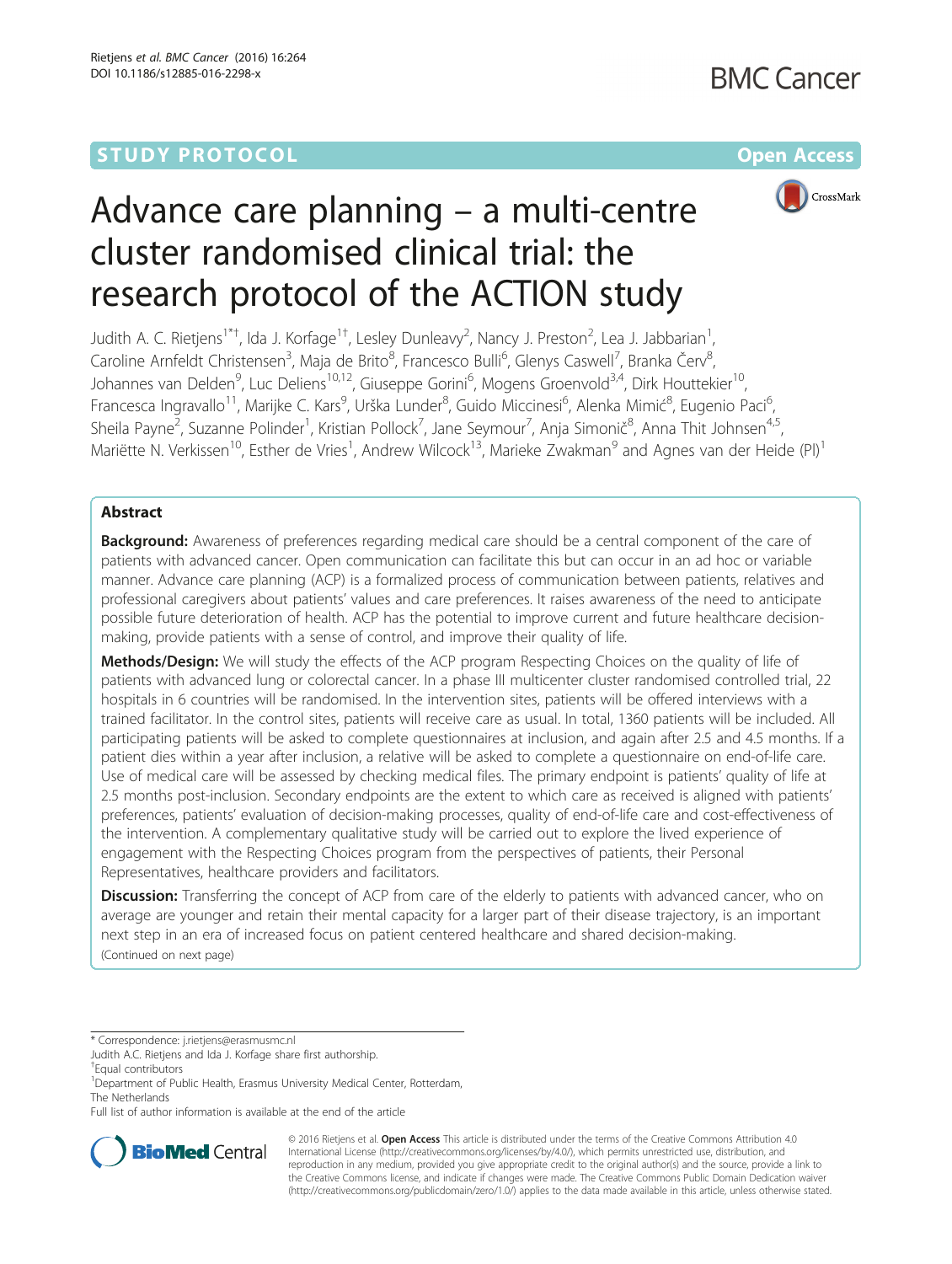#### (Continued from previous page)

Trial registration: International Standard Randomised Controlled Trial Number: [ISRCTN63110516](http://www.controlled-trials.com/ISRCTN63110516). Date of registration: 10/3/2014.

Keywords: Advance care planning, Oncology, Quality of life, Medical decision-making

#### Background

Despite progress in diagnosis and treatment, cancer remains a major life limiting disease, with 14.1 million new cases and 8.2 million deaths worldwide in 2012 [\[1](#page-7-0)]. Patients with advanced cancer typically suffer from a reduced quality of life and multiple symptoms, such as pain, fatigue, and dyspnoea, due to their illness and/or its treatment [[2\]](#page-7-0). A diagnosis of advanced cancer often has a tremendous impact on patients' emotional wellbeing and may result in depression, anxiety and a feeling of loss of control [\[3](#page-7-0), [4\]](#page-7-0). Ideally, these patients receive patient-centered care, addressing their needs concerning symptom control, psychosocial support, spiritual support, and practical issues. Patients' preferences regarding care and their wishes concerning their place of residence at the end of life should be central in the decisionmaking. Currently, treatment aimed at prolonging life has been found to often prevail over care aimed at relieving patients' suffering and enhancing their quality of life, which may not always be in accordance with patients' needs and preferences [\[5\]](#page-7-0).

Timely and efficient communication is an important prerequisite for care that adequately addresses patients' needs and preferences [\[6](#page-7-0)]. However, research findings consistently demonstrate that communication between physicians, patients with advanced cancer and their relatives is complex. Physicians tend to focus on treatment [[7\]](#page-7-0), patients may be overwhelmed and unaware of the possibility to opt for treatment aimed at relieving suffering, and relatives may feel stressed and uncertain to be involved in medical decisions without being aware of their beloved one's preferences [[8\]](#page-7-0).

Advance care planning has moved from being a process which aims to elicit specific instructions about medical treatment at the end of life, to being recognized as an opportunity to help patients and their families to prepare, in their own terms, for the changes wrought by serious progressive illness and work with them to plan nursing, social and medical care so that it better fits their needs, hopes and aspirations [[9\]](#page-7-0). ACP is a formalized process of communication between patients, relatives and professional caregivers. It has been defined as "a voluntary process of discussion about future care between an individual and their care providers, irrespective of discipline. […] It is recommended that with the individual's agreement this discussion is documented, regularly reviewed, and communicated to key persons involved in their care" [\[10](#page-7-0)]. ACP promotes discussion of preferences and communication of these preferences to family, friends and healthcare professionals. Patients are encouraged to document their preferences in an advance directive and to review these preferences as circumstances change. Patients are also encouraged to appoint a personal representative, who can express their preferences if they are unable to do so themselves. However, the legal status of advance directives and personal representatives differs across countries. A review of the literature [\[11\]](#page-7-0) shows that ACP programs have the potential to improve communication between patients and healthcare professionals, increase the quality of life and well-being of patients and their relatives, reduce the use of futile treatments and unnecessary hospitalisations, enhance provision of care that is consistent with patient goals, and increase patients' satisfaction with care. Other studies have shown that ACP can reduce healthcare costs [[12](#page-7-0)–[14](#page-7-0)]. The Respecting Choices program is one of the most promising ACP program. This program was developed in the US and successfully trialed in a geriatric setting in Australia, showing that patients' end of life care wishes were much more likely to be known and followed in the intervention group (86 %) compared to the control group (30 %).

Most ACP studies have been performed in the US, amongst nursing home patients with the main aim of establishing patients' preferences before they lose their competence. We will conduct our study in a European context and hypothesize that ACP can also be effective in improving the quality of life of patients with cancer who often remain competent until death or very close to death. ACP may support them in timely recognizing and continuously expressing their core values and preferences, and to communicate these with their loved ones and professional care givers, which will enable strategic and effective planning of care and decision-making. As a result, care may more adequately address patients' values and preferences, which may result in improved quality of life and more adequate symptom control, while patients feel more in control and receive less unwanted or futile interventions.

The overall hypothesis that will be studied in the ACTION project is that a formalized ACP program such as Respecting Choices significantly improves the quality of life and reduces the symptom burden of patients with advanced lung or colorectal cancer.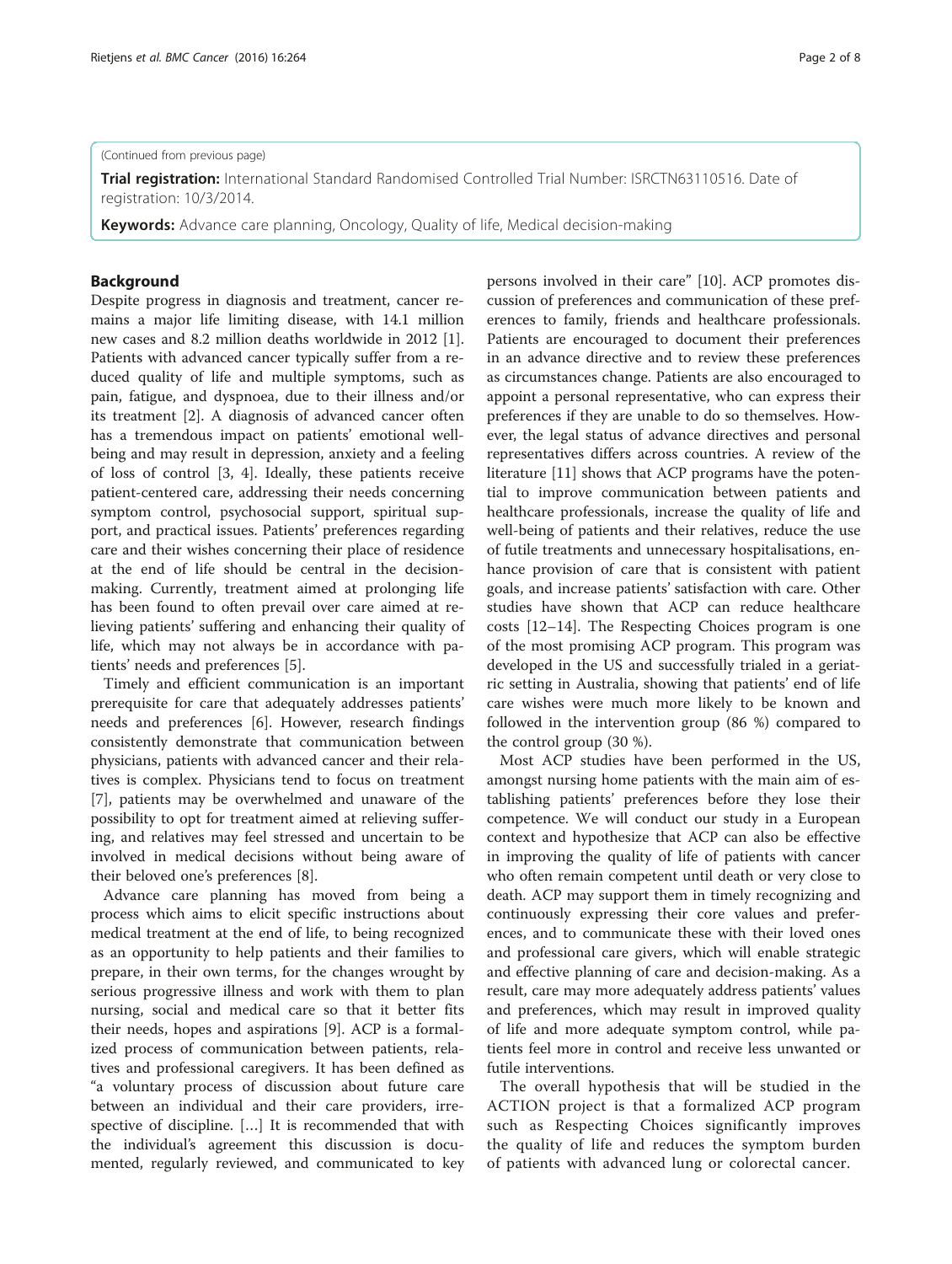The primary objective is to assess the effect of the Respecting Choices ACP program on the quality of life and symptoms of patients with advanced lung or colorectal cancer.

The secondary objectives are:

- 1. To assess the effect of the Respecting Choices ACP program on the quality of life and symptoms of patients with advanced cancer in different subgroups (gender, age, education, ethnicity, country and type of cancer).
- 2. To assess the effect of the Respecting Choices ACP program on the extent to which care as received is in line with patients' documented preferences, on patients' evaluation of the quality of the decisionmaking process, and on how they cope with their illness.
- 3. To assess patient satisfaction with the Respecting Choices ACP program.
- 4. To assess the effect of the Respecting Choices ACP program on the quality of end of life care of patients with advanced cancer from the bereaved carers' perspective, and on the wellbeing of these carers.
- 5. To assess the cost effectiveness of the Respecting Choices ACP program.
- 6. To gain insight into how patients, patients' relatives and professional caregivers experience and respond to facilitated ACP.

#### Methods/design

#### Study design and setting

We will perform a multicenter cluster-randomised clinical trial in 22 hospitals in six European countries (Belgium, Denmark, Italy, the Netherlands, Slovenia and the United Kingdom). Per country pairs of comparable hospitals (academic/non-academic) will be randomised to provide either 'care as usual' supplemented with ACP or 'care as usual'. Cluster-randomisation prevents healthcare providers from giving patients in the control group ('care as usual') more opportunity to discuss their preferences than usual due to their experience with providing the intervention in the intervention group ('care as usual' supplemented with ACP). The nature of the intervention makes blinding, for both healthcare professionals and patients and their relatives, impossible.

#### Study population

In total, 1,360 patients with advanced lung ( $N = 680$ ) or colorectal cancer  $(N = 680)$  will be included. Lung and colorectal cancer patients are selected for this study because both types of cancer have high incidence and mortality rates in Europe and affect both sexes; see Table 1 for in- and exclusion criteria. At inclusion, the average life expectancy of these patients is about one year; their minimum estimated life expectancy to be eligible for the study is three months.

#### Intervention

In this study, we will evaluate the ACP Respecting Choices program. It involves trained healthcare professionals ("facilitators", mostly nurses) who assist patients and their relatives in reflecting on the patient's goals, values and beliefs and in discussing their healthcare wishes [[12](#page-7-0), [15\]](#page-7-0). The program also supports people to identify specific activities and experiences that may contribute to, or detract from, their quality of life. Patients are encouraged to appoint a patient representative who preferably also attends the Respecting Choices sessions, and to document their preferences for (future) medical treatment and care in an advance directive; the so-called My Preferences form. These wishes can e.g. concern the (non-)use of potentially burdensome life-prolonging interventions such as hospitalisations or cardio-pulmonary resuscitation. Patients are encouraged to discuss their preferences and questions they may encounter with their physician. The content of the communication during these meetings will be structured by the use of interview guides.

#### Study procedures

For each participating hospital, baseline background data will be collected, such as number of cancer patients attending annually, academic/nonacademic setting, number of beds and palliative care services, and a description of common practices regarding ACP and decision-

| <b>Table 1</b> Inclusion and exclusion criteria |  |  |  |
|-------------------------------------------------|--|--|--|
|-------------------------------------------------|--|--|--|

| Inclusion criteria                                                                       | Exclusion criteria                                            |  |
|------------------------------------------------------------------------------------------|---------------------------------------------------------------|--|
| Histologically confirmed diagnosis of:<br>• Lung cancer:                                 | Age $<$ 18 years                                              |  |
| - small cell - extensive disease/Stage III or IV*<br>- non-small cell - stage III or IV* | Unable to provide consent                                     |  |
| • Colorectal cancer: Stage IV or metachronous metastases*                                | Unable to complete questionnaire in country's language        |  |
| *according to 7th edition of TNM classification and staging system                       | Less than 3 months anticipated life expectancy                |  |
| Written informed consent to participate                                                  | Taking part in a research study that is evaluating palliative |  |
| WHO performance status of 0-3.                                                           | care services or communication strategies.                    |  |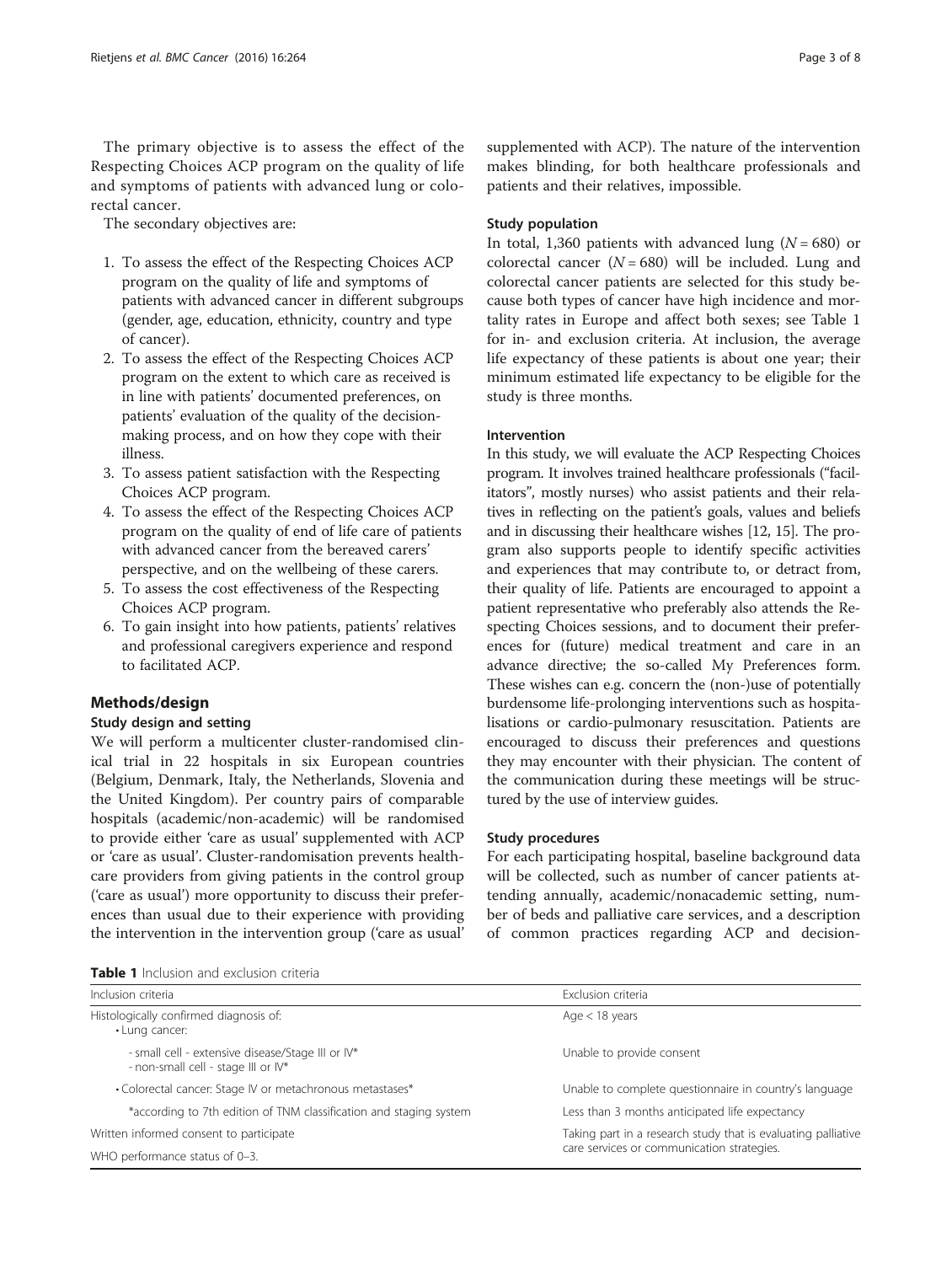making at the end-of-life. In addition, background reports for each of the six participating countries will be created summarizing baseline national and local policies related to the provision of palliative care and ACP.

We will carefully translate the Respecting Choices program into the required European languages and adapt its content, in close collaboration with the US developers, to the specific legal, clinical, ethical, and cultural contexts of the participating European countries. To test the intervention and the process for acceptability and efficiency, a feasibility study will be conducted with five patients and potentially their family caregiver in each country. The patients will be offered the ACP program and will subsequently be interviewed. We will also test the questionnaires and have conversations with their healthcare providers.

Extensive training of the ACP facilitators is essential in this project. We will use the well-established structure of the training and implementation of the Respecting Choices program and will adopt a two-step education process. First, one representative per country will be trained in La Crosse, Wisconsin (USA) by the instructors of the Respecting Choices program. Subsequently, the country representative will train the local facilitators, who will be –where possible- selected among the healthcare workers of the hospitals, e.g. nurses. All together about 40 facilitators will be trained in the project.

Patients will be followed until one year after inclusion. During the inclusion period eligible patients in both intervention and control hospitals, will be approached for written informed consent. The information provided in the consent form for the intervention group and the control group will be as similar as possible to avoid selection bias with respect to interest in ACP. However, to minimize contamination, patients will be informed that the project aims at investigating the experiences of patients with different approaches towards medical decision-making in advanced stages of cancer, but no or limited details of the Respecting Choices program will be revealed in the control group. Patients will be given ample time to consider participation and they are free to withdraw from participating in the study without any effect on their care.

Patients in the intervention group will be offered the Respecting Choices program in addition to their usual care. Depending on the health status of the patient and the content of the conversations, a facilitated interview will last 45–60 min on average. We plan to have one or two sessions per patient. The facilitator will assist the patient in documenting preferences, including the assignment of a personal representative. For quality assurance, the interviews will be audio recorded by the facilitator.

By a standardized checklist a proportion of the interviews will be rated for intervention fidelity [[16\]](#page-7-0).

Ethical committee procedures have been followed in all countries and institutions involved, and approval has been provided. The names of the main IRB's are:

The Netherlands: Medische Ethische Toetsings Commissie (METC) ErasmusMC; Belgium: Universitair Ziekenhuis Brussel Commissie Medische Ethiek; United Kingdom: NRES Committee North West - Liverpool East; Italy: Comitato Etico Area Vasta Centro, Regione Toscana; Denmark: De Videnskabsetiske Komiteer for Region Hovedstaden; Slovenia: Komisija Republike Slovenije za medicinsko etiko (KME).

Approval was also obtained from the IRB's of all the remaining institutions.

The trial is registered in the International Standard Randomised Controlled Trial Number (ISRCTN63110516). A Data Steering Monitoring Board (DSMB) will be established.

#### **Measurements**

In ACTION, the following measurements will be performed (see Table [2](#page-5-0)):

- a) Questionnaire study. Patients will be asked to complete a written questionnaire about quality of life, symptoms, the decision-making process, patient activation, coping, and satisfaction with care (and the intervention) at baseline (i.e., the moment of inclusion, before the ACP program is delivered in the intervention group), and at 2.5 and 4.5 months after inclusion. If a patient dies during follow up (i.e., within one year after inclusion), a relative identified by the patient as next of kin will receive a questionnaire to assess the patient's quality of end-of-life care and the relative's own wellbeing.
- b) Medical file study. Data on patients' survival will be collected, as well as preferences as documented and care as received to assess whether patients' preferred care was congruent with received care. Data on care as received will also be used in the cost-effectiveness analysis. These medical files will be studied one year post-inclusion with a checklist.
- c) Study of recorded ACP sessions. Data will be obtained from audio recorded facilitated interview sessions. Compliance with the intervention will be systematically evaluated with a predefined checklist.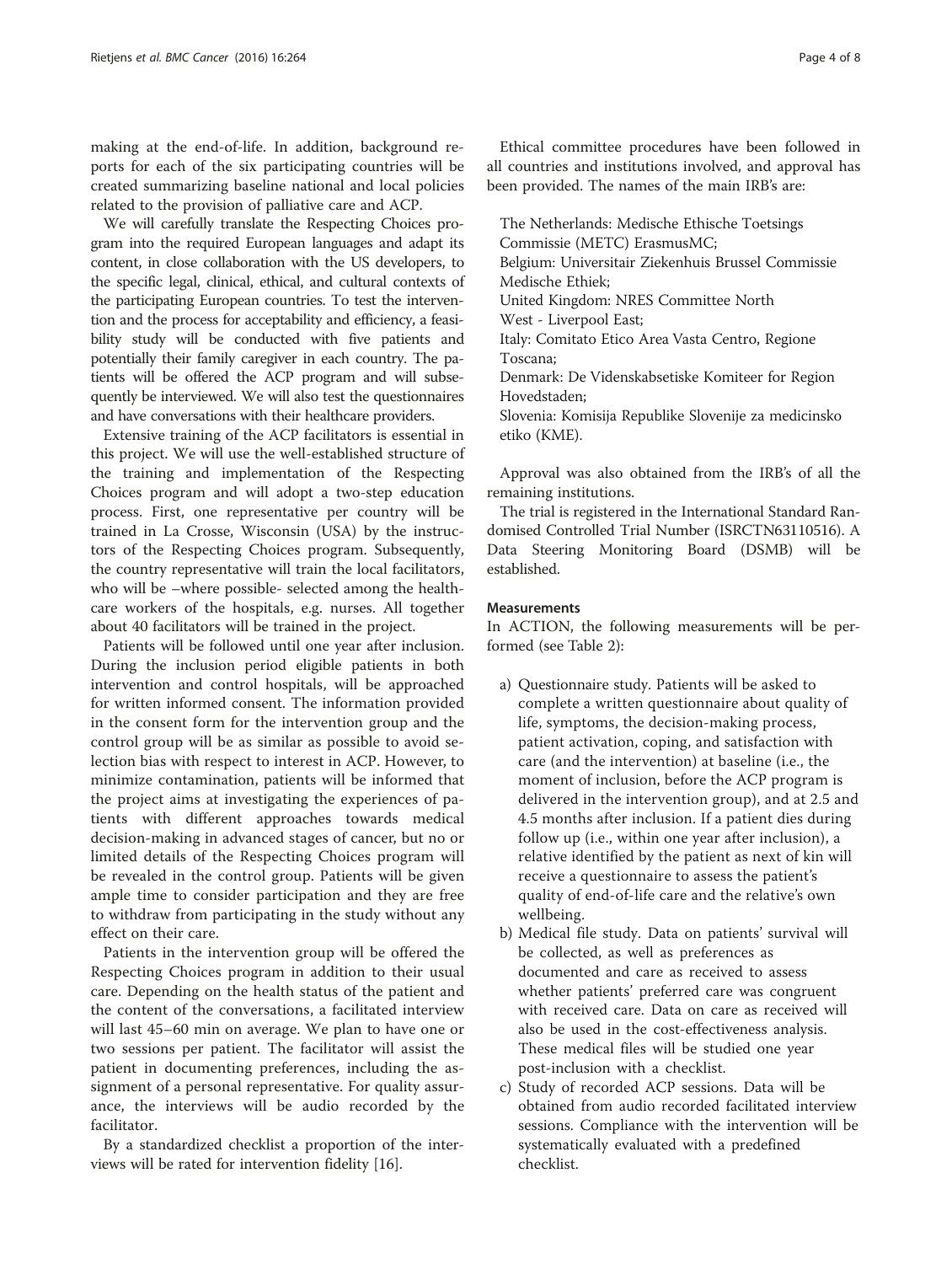<span id="page-5-0"></span>Table 2 Patient and bereaved carer endpoints of the project

| I. Measured by questionnaire                        | Measure                                                           |
|-----------------------------------------------------|-------------------------------------------------------------------|
| Primary endpoints:                                  |                                                                   |
| - Quality of life                                   | EORTC OLO-C30 4-item emotional<br>functioning scale [24]          |
|                                                     | EORTC emotional functioning short-<br>form based on CAT item bank |
| - Symptoms                                          | EORTC QLQ-C15-PAL [25]                                            |
| Secondary endpoints:                                |                                                                   |
| - Shared decision-making                            | APECC <sup>[26]</sup>                                             |
| - Patient involvement                               | Self-constructed questions                                        |
| - Satisfaction with care                            | EORTC IN-PATSAT32 [27]                                            |
| - Coping with illness                               | COPE [28-30]                                                      |
| - Satisfaction with the<br>intervention             | Self-constructed questions                                        |
| - Socio demographic measures                        | Self-constructed questions                                        |
| - Quality of end-of-life care                       | VOICES-SF [31] <sup>a</sup>                                       |
| - Bereaved carer wellbeing                          | HADS [32]; IES [33] <sup>a</sup>                                  |
| II. Obtained from medical files                     |                                                                   |
| - Survival; date and place of death (if applicable) |                                                                   |
|                                                     |                                                                   |

- Completion and content of advance directives; preferences for care; assignment of proxy decision-maker; physician orders
- Diagnostic procedures and treatments received by the patient, hospitalisations and specialist palliative care input.

III. Obtained from intervention sessions and qualitative interviews

Systematic cross-cultural comparison of patient experiences, responses and concerns.

<sup>a</sup>These endpoints are measured by the bereaved carer questionnaire and not by the patient questionnaire

#### Data management

Our data collection tool GemsTracker will be used to safely store data of all participating patients across hospitals and countries. GemsTracker enables restricted access to selected parts of its content. Legislation in the participating countries for research on humans, not involving medical products, will be taken into account [[17](#page-7-0)–[22\]](#page-8-0).

### Power calculation, sample size and feasibility of recruitment

With at least 11 intervention and 11 control hospitals each recruiting 34 lung cancer patients and 34 colorectal cancer patients (of which 25 in each tumour type group are expected to remain in the study until at least month 2.5), this multicentre cluster-randomised clinical trial has an overall power of 90 % to identify a minimum difference between intervention and control groups of half a standard deviation on the emotional functioning scale of the QLQ-C30 scale, assuming an intra-class correlation (ICC) of 0.1. On country level, these numbers give a power of 50 % to show such a difference (assuming an ICC of 0.05).

The main outcomes are measured at 2.5 months postinclusion. Although included patients have an average life expectancy of at least 3 months, we expect that a number of them will die within 2.5 months after inclusion. Based on Dutch colorectal and lung cancer survival statistics [\[23\]](#page-8-0), we conservatively assume that this will be the case for 15 % of included patients. Furthermore, we anticipate that around 10 % of included patients may drop out of the study for other reasons, resulting in a total attrition rate of 25 %. Based on this attrition rate and an estimated willingness of patients to participate of 33 %, the total number of eligible patients per hospital per cancer type needs to be 101 in a 2-year period, which is feasible in the participating hospitals.

#### Analyses

Analyses of the primary and secondary endpoints will be performed following the intention-to-treat principle. Descriptive statistics will be used to summarize characteristics of countries, hospitals and patients. Patient characteristics (age, gender, socio-economic class, educational level) will be compared at baseline between the intervention and control group. A multilevel modelling approach will be used to examine differences in the endpoints between the intervention and control groups, taking account of clustering effects at both hospital and country-level. All statistical tests will be two-sided and considered significant if  $p < 0.05$ . Repeated-measures analyses of variance will be conducted to assess the development of endpoints over time.

Subgroup analysis will be conducted by means of formal interaction tests for intervention and those variables which are more likely to influence the effect of the intervention itself: gender, age class (<65, 65–74, 75+), educational status, and country.

Those conducting the data analysis will be blinded as to whether the patient was included in the intervention group or in the control group.

#### Qualitative study

A complementary qualitative study will be carried out in at least 3 of the 6 countries, to qualitatively explore the lived experience of engagement with the Respecting Choices intervention from the perspectives of patients, their Personal Representatives, healthcare providers and Respecting Choices facilitators. The patient and Personal Representative will undertake a facilitated advance care planning (ACP) conversation following the Respecting Choices program. Within two weeks of completing the ACP program they will be invited to take part in a baseline qualitative interview about their experiences. A follow up interview will occur 10–14 weeks after the initial intervention. At this second interview the patient will be asked whether he or she has discussed the Respecting Choices intervention with anyone from the healthcare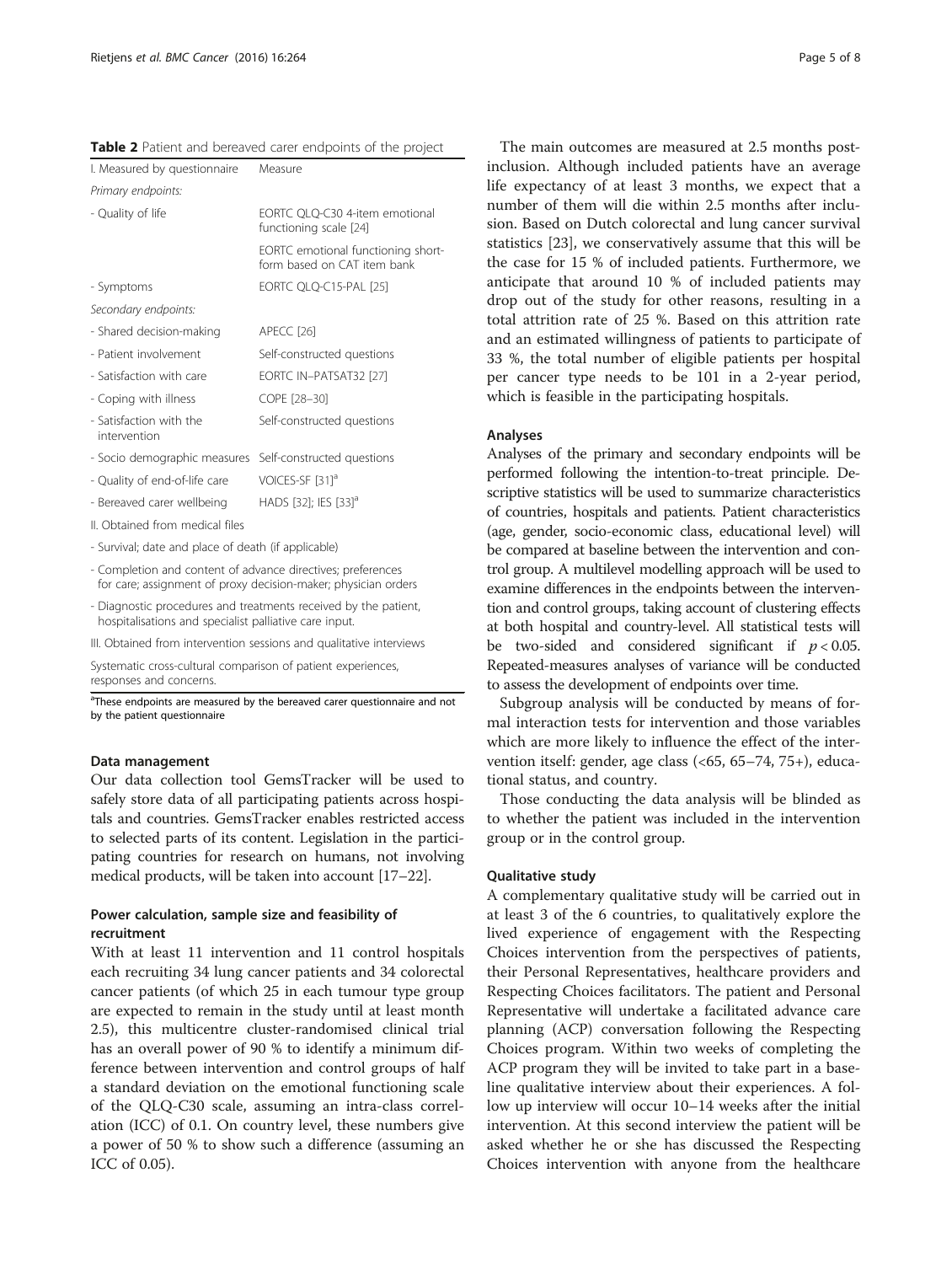team and for consent to contact this person. If the patient dies before the second interview, the Personal Representative will be contacted and invited for a qualitative interview. This will not be arranged until a minimum of six weeks after the patient's death. Healthcare professionals identified by the patient as being closely involved in the care will be invited to participate in a single face to face, Skype or telephone interview. Respecting Choices facilitators will be invited to participate in a single focus group discussion. In each of the participating countries, the qualitative study will involve between 6–10 cases including a patient and where appropriate a Personal Representative and healthcare professionals. All interviews and focus groups will be recorded and transcribed verbatim. Data will be thematically analysed using a pre-defined coding framework which will be developed through an iterative process of discussion and consensus among the research team.

#### Cost-effectiveness study

The economic evaluation will be performed from a healthcare perspective, for a period of one year postinclusion per patient. Data on total in-hospital medical care will be obtained from medical files, using a standardized and piloted data extraction form. Medical costs will be calculated by multiplying the volumes of healthcare use with the corresponding unit prices. Unit prices will be calculated for all six countries separately. Costs for inpatient days in hospital will be estimated as real, basic costs per day using detailed administrative information. For other cost prices we will use charges. The unit price of the ACP intervention will be determined with the micro-costing method, which is based on a detailed assessment of all resources used. To compare the relative costs and outcomes of ACP versus 'care as usual' we will calculate the Incremental Cost Effectiveness Ratio (ICER); the average additional costs of ACP divided by the average change in emotional functioning measured with the EORTC-QLQ-C30 emotional functioning subscale (4 items). A sensitivity analysis will be performed to assess the stability of the results to changes in costs and effectiveness parameters (EORTC QLQ-C15- PAL quality of life subscale), and differences in healthcare systems between the European countries.

#### Dissemination

We have set up an Advisory Board of future international policy users of the project results. The role of the Advisory Board will be to provide a critical perspective throughout the life of the project. The project results will be disseminated through publications in scientific journals and conferences. To disseminate the knowledge to all stakeholders we will use the project website [\(www.action-acp.eu](http://www.action-acp.eu/)). A link of ACTION to the

websites of the consortium and Advisory Board members will be featured.

#### **Discussion**

This project aims to study the effects of the Respecting Choices program on quality of life and symptoms of patients with advanced lung or colorectal cancer. This study has several strengths. First, studies about Advance Care Planning have mainly been performed with older nursing home patients. Transferring the concept of ACP from care of the elderly to patients with advanced cancer, who on average are younger and remain competent for a larger part of their disease trajectory, is a highly relevant next step in an era of increasing focus on patient centered healthcare and shared decision-making. Second, a randomised controlled trial design will enable us to draw conclusions about the causal relations between ACP and the outcomes under study. The clustered design of this project prevents contamination between the control and intervention group. Third, the unique combination of quantitative and qualitative methods in this project will result in profound insights into the underlying working mechanisms of ACP.

In ACTION, we expect to encounter some challenges and possible limitations. First, patients may decline participation for different reasons. They may feel overwhelmed by the topics raised in the ACP intervention sessions and may not (yet) feel prepared to talk about these issues. We will use a patient-centered approach to facilitate study participation. Patients will receive information about the project through their treating specialist. Since patients may refuse because they do not want to engage in ACP conversations, non-response bias cannot be ruled out. Also selection bias cannot be ruled out, e.g. in intervention hospitals' where including physicians may be more likely to ask patients who they think are more 'open' to ACP to participate in the study. If such 'gatekeeping' comes into play, the effect of the intervention may be overestimated. However, our approach to systematically assess all lung and colorectal cancer patients for eligibility, and subsequently invite all who are eligible to participate in the study may reduce this risk. Attrition is another potential limitation to this project. Attrition may occur because the condition of the patient might worsen such that further participation becomes impossible, or patients might die during follow-up. We try to limit attrition by adding the inclusion criterion of a minimal anticipated life-expectancy of three months and to measure our main outcome measure at 2.5 months. Third, the international character of this project might be a challenge, as a balance needs to be found between on the one hand testing a uniform intervention in the six countries, that on the other hand is tailored to the specific cultural, ethical and legal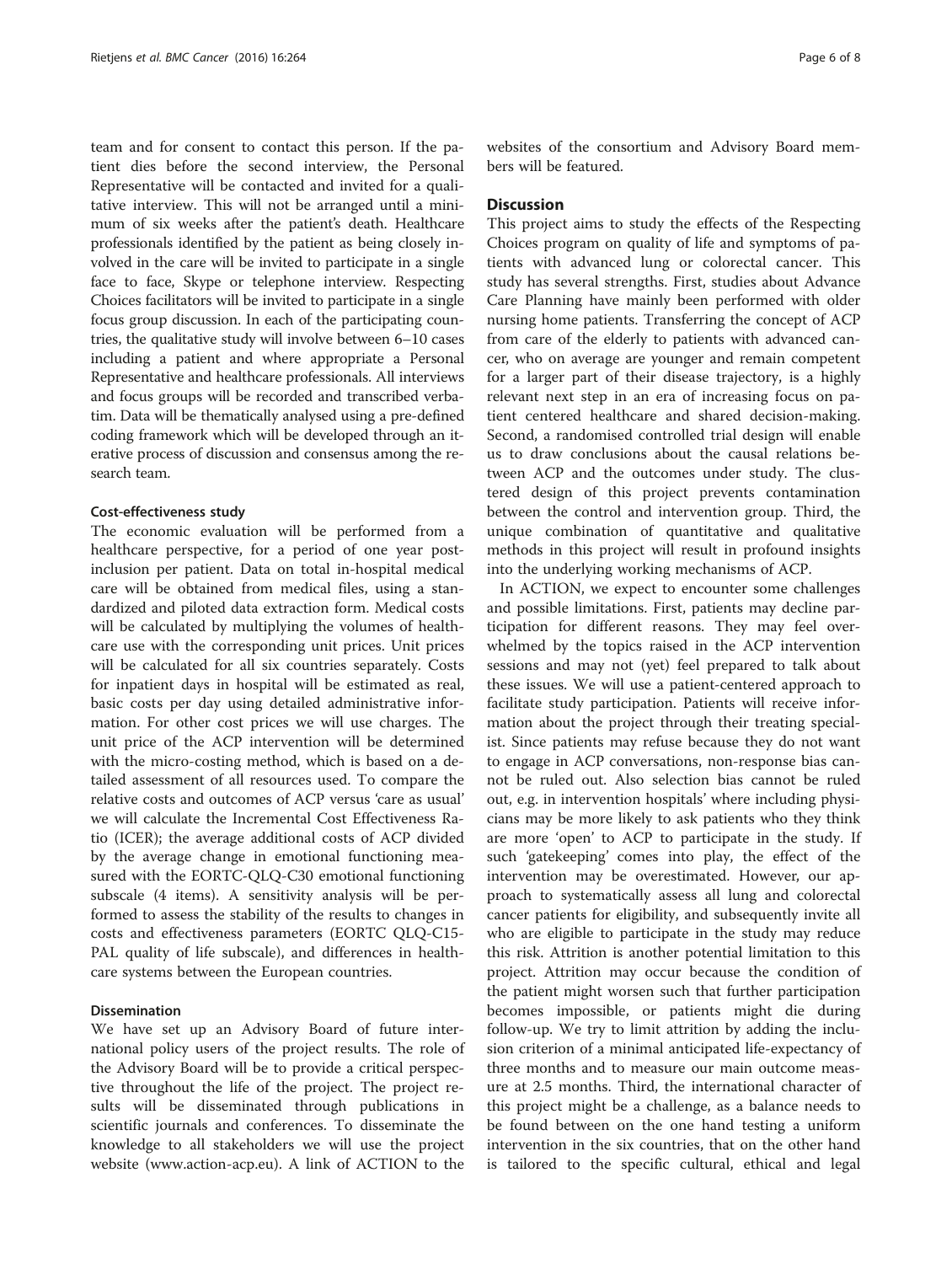<span id="page-7-0"></span>context of each country. Fourth, the extent to which actual care will be reflected in medical files can be questioned. Potentially, not all treatments that patients receive will be documented in the hospital medical files.

#### Conclusion

Advanced cancer typically involves multiple symptoms and seriously affects patients' quality of life. Focusing care at patients' preferences and open and respectful communication are important values in end-of-life care, yet these have been found to be a challenge for healthcare professionals as well as for patients and relatives. Little is known about the outcomes of formal ACP, the effects of formal ACP on medical care and medical decision-making, costs and cost-effectiveness of formal ACP and country-specific factors that might influence ACP. Our project will fill these gaps in knowledge, based on an international multicenter cluster-randomised clinical trial to test the outcomes and effects of a formal ACP program, which is enriched by a qualitative study and a cost-effectiveness study.

#### Contact: [www.action-acp.eu](http://www.action-acp.eu/)

#### **Abbreviations**

ACP: Advance Care Planning; ACTION: Advance Care Planning; an Innovative Palliative Care Intervention to Improve Quality of Life in Cancer patients – a Multi-Centre Cluster Randomised Clinical Trial; DSMB: Data Steering Monitoring Board; EORTC: European Organisation for Research and Treatment of Cancer; ICC: Intra-Class Correlation; ICER: Incremental Cost Effectiveness Ratio; QLQ: Quality of Life Questionnaire.

#### Competing interests

The authors declare that they have no competing interests.

#### Authors' contributions

JR, IK, and AH conceived of the study. JR, IK, AH, JD, LD, MG, JS, ShP, UL, GM and MK participated in its design. LD, NP, LJ, CAC, MB, FB, GC, BC, GG, DH, FI, AM, EP, SuP, KP, AS, ATJ, MV, EV, AW, MZ helped to draft the manuscript. All authors read and approved the final manuscript.

#### Acknowledgements

Louise Bramley, Beth Hardy, Marc Merchier, Pascalle Billekens, Petra de Vries.

#### Funding

The research leading to these results has received funding from the European Union's Seventh Framework Programme FP7/2007-2013 under grant agreement n° 602541.

#### Author details

<sup>1</sup>Department of Public Health, Erasmus University Medical Center, Rotterdam, The Netherlands. <sup>2</sup>International Observatory on the End-of-Life Care, Lancaster University, Lancaster LA1 4YG, UK. <sup>3</sup>Department of Public Health, University of Copenhagen, Øster Farimagsgade 5, 1014 København, Denmark. <sup>4</sup>The Research Unit, Department of Palliative Medicine, Bispebjerg / Frederiksberg Hospital, Bispebjerg Bakke 23, 2400 København, NV, Denmark. 5 Department of Psychology, University of Southern Denmark, Campusvej 55, Odense 5230, Denmark. <sup>6</sup>Clinical and Descriptive Epidemiology Unit, ISPO Cancer Prevention and Research Institute, Florence, Italy. <sup>7</sup>School of Health Sciences, Sue Ryder Centre for the Study of Supportive, Palliative and End of Life Care, University of Nottingham, Queen's Medical Centre, Nottingham, UK. <sup>8</sup> University Clinic for Respiratory and Allergic Diseases Golnik, Golnik, Slovenia. <sup>9</sup>Julius Center for Health Sciences and Primary Care, Medical School of Utrecht University, Utrecht, The Netherlands. <sup>10</sup>End-of-life Care Research Group, Vrije Universiteit Brussel (VUB) & Ghent University, Brussels, Belgium.

<sup>11</sup>Department of Medical and Surgical Sciences, University of Bologna, Bologna, Italy. <sup>12</sup>Department of Medical Oncology, Ghent University Hospital, Ghent, Belgium. 13School of Medicine, University of Nottingham, Nottingham University Hospitals NHS Trust, Nottingham, UK.

#### Received: 4 September 2015 Accepted: 30 March 2016 Published online: 08 April 2016

#### References

- 1. Ferlay J, Shin HR, Bray F, Forman D, Mathers C, Parkin DM. Estimates of worldwide burden of cancer in 2008: GLOBOCAN 2008. Int J Cancer. 2010;127(12):2893–917.
- 2. Higginson IJ, Costantini M. Dying with cancer, living well with advanced cancer. Eur J Cancer. 2008;44(10):1414–24.
- 3. Ferlay J, Autier P, Boniol M, Heanue M, Colombet M, Boyle P. Estimates of the cancer incidence and mortality in Europe in 2006. Ann Oncol. 2007;18(3):581–92.
- 4. Brown LF, Kroenke K, Theobald DE, Wu J, Tu W. The association of depression and anxiety with health-related quality of life in cancer patients with depression and/or pain. Psychooncology. 2010;19(7):734–41.
- Teno JM, Fisher ES, Hamel MB, Coppola K, Dawson NV. Medical care inconsistent with patients' treatment goals: association with 1-year Medicare resource use and survival. J Am Geriatr Soc. 2002;50(3):496–500.
- 6. Borreani C, Brunelli C, Bianchi E, Piva L, Moro C, Miccinesi G. Talking about end-of-life preferences with advanced cancer patients: factors influencing feasibility. J Pain Symptom Manage. 2012;43(4):739–46.
- 7. Visser M, Deliens L, Houttekier D. Physician-related barriers to communication and patient-and family-centred decision-making towards the end of life in intensive care: a systematic review. Crit Care. 2014;18(6):604.
- 8. Shalowitz DI, Garrett-Mayer E, Wendler D. The accuracy of surrogate decision makers: a systematic review. Arch Intern Med. 2006;166(5):493–7.
- 9. Seymour J, Horne G. Advance care planning for the end of life: An overview. In: Thomas K, Lobo B, editors. Advance care planning in end of life care. Oxford: Oxford University Press; 2011. 16–27.
- 10. National End of Life Care Programme. Advance Care Planning: A Guide for Health and Social Care Staff, 2nd ed. Leicester. 2008. [http://www.ncpc.org.](http://www.ncpc.org.uk/sites/default/files/AdvanceCarePlanning.pdf) [uk/sites/default/files/AdvanceCarePlanning.pdf.](http://www.ncpc.org.uk/sites/default/files/AdvanceCarePlanning.pdf) Accessed 9 July 2014.
- 11. Brinkman-Stoppelenburg A, Rietjens JA, van der Heide A. The effects of advance care planning on end-of-life care: a systematic review. Palliat Med. 2014;28(8):1000–25.
- 12. Detering KM, Hancock AD, Reade MC, Silvester W. The impact of advance care planning on end of life care in elderly patients: randomised controlled trial. BMJ. 2010;340:c1345.
- 13. Molloy DW, Guyatt GH, Russo R, Goeree R, O'Brien BJ, Bedard M, et al. Systematic implementation of an advance directive program in nursing homes: a randomized controlled trial. JAMA. 2000;283(11):1437–44.
- 14. Morrison RS, Chichin E, Carter J, Burack O, Lantz M, Meier DE. The effect of a social work intervention to enhance advance care planning documentation in the nursing home. J Am Geriatr Soc. 2005;53(2):290–4.
- 15. Respecting Choices® Advance Care Planning. [http://respectingchoices.org](http://respectingchoices.org/) Accessed 05-08-2015.
- 16. Gearing RE, El-Bassel N, Ghesquiere A, Baldwin S, Gillies J, Ngeow E. Major ingredients of fidelity: A review and scientific guide to improving quality of intervention research implementation. Clin Psychol Rev. 2011;31(1):79–88.
- 17. United Nations Educational, Scientific and Cultural Organization. Universal Declaration on Bioethics and Human Rights. 2005. [http://unesdoc.unesco.](http://unesdoc.unesco.org/images/0014/001461/146180e.pdf) [org/images/0014/001461/146180e.pdf](http://unesdoc.unesco.org/images/0014/001461/146180e.pdf). Accessed 9 July 2014.
- 18. Council of Europe. Bioethics Division, Oviedo: Convention on Human Rights and Biomedicine (Convention of Oviedo), Articles 15–18. 1997. [http://conventions.coe.](http://conventions.coe.int/Treaty/en/Treaties/Html/164.htm) [int/Treaty/en/Treaties/Html/164.htm.](http://conventions.coe.int/Treaty/en/Treaties/Html/164.htm) Accessed 9 July 2014.
- 19. Council of Europe. Bioethics Division. Strasbourg: Additional Protocol to the Convention on Human Rights and Biomedicine, concerning Biomedical Research. 2005.<http://conventions.coe.int/Treaty/en/Treaties/Html/195.htm>. Accessed 9 July 2014.
- 20. World Medical A. World Medical Association Declaration of Helsinki: ethical principles for medical research involving human subjects. JAMA. 2013;310(20):2191–4.
- 21. Council for International Organizations of Medical Sciences. 1991. [http://www.](http://www.psi.uba.ar/academica/carrerasdegrado/psicologia/sitios_catedras/obligatorias/723_etica2/material/normativas/cioms_epidemiological_studies.pdf) [psi.uba.ar/academica/carrerasdegrado/psicologia/sitios\\_catedras/obligatorias/](http://www.psi.uba.ar/academica/carrerasdegrado/psicologia/sitios_catedras/obligatorias/723_etica2/material/normativas/cioms_epidemiological_studies.pdf) [723\\_etica2/material/normativas/cioms\\_epidemiological\\_studies.pdf.](http://www.psi.uba.ar/academica/carrerasdegrado/psicologia/sitios_catedras/obligatorias/723_etica2/material/normativas/cioms_epidemiological_studies.pdf) Accessed 9 July 2014.